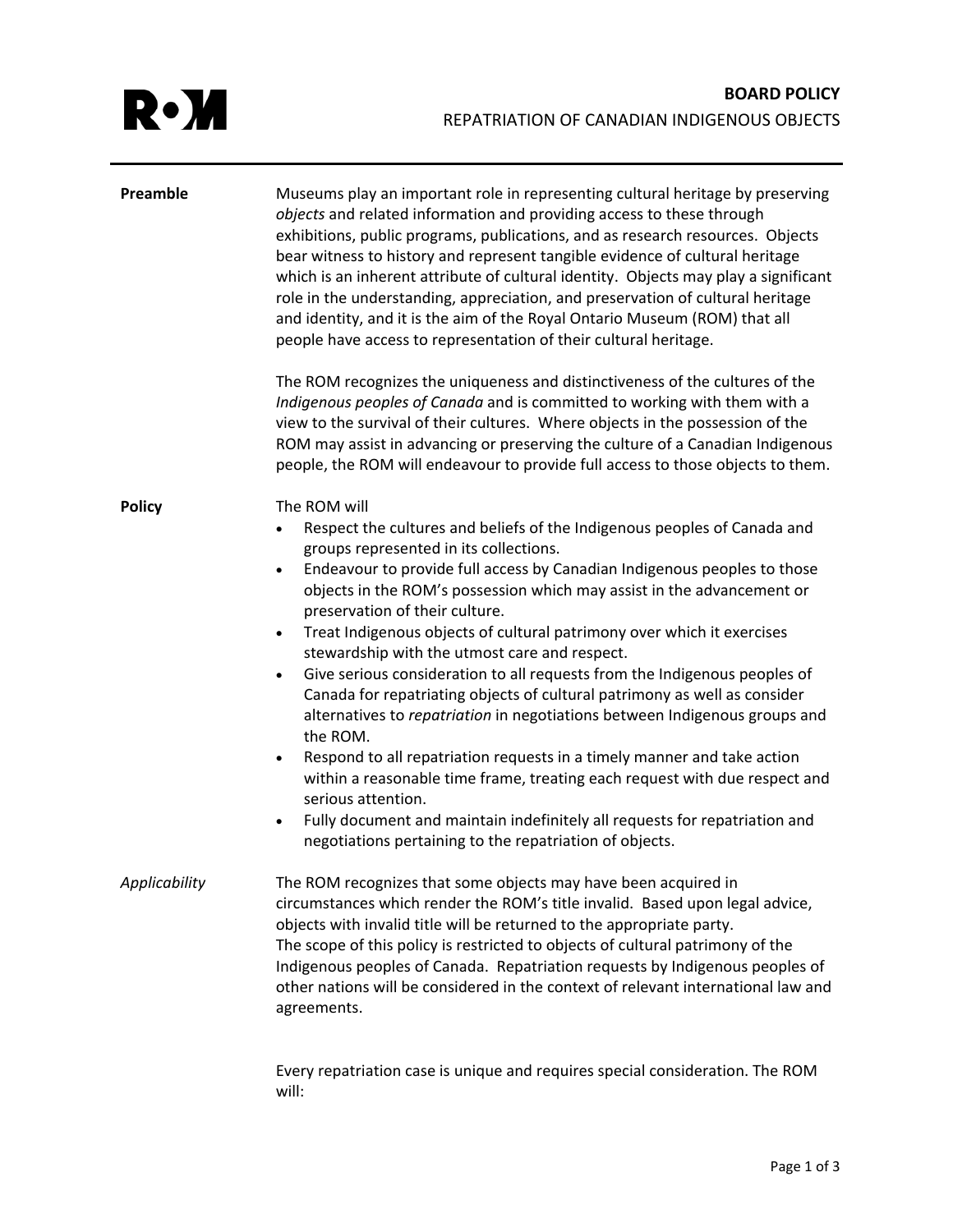| Criteria                              | Decide on a case-by-case basis whether to return objects of cultural<br>patrimony pursuant to a written request.<br>Only consider repatriation request for objects of cultural patrimony,<br>including but not limited to burial objects and sacred objects.<br>Exercise due diligence in notifying other groups or individuals who it<br>$\bullet$<br>reasonably believes may have an interest in requests that are made for<br>repatriation.<br>Not arbitrarily decide contested repatriation cases in which more than one<br>$\bullet$<br>Indigenous group claim the same objects.<br>Return burial objects from the graves of individuals or groups of individuals<br>either to the identified descendents of the interred or to an affiliated |
|---------------------------------------|----------------------------------------------------------------------------------------------------------------------------------------------------------------------------------------------------------------------------------------------------------------------------------------------------------------------------------------------------------------------------------------------------------------------------------------------------------------------------------------------------------------------------------------------------------------------------------------------------------------------------------------------------------------------------------------------------------------------------------------------------|
|                                       | Indigenous group.<br>The repatriation of objects in the ROM's collection requires the approval of the<br>Board of Trustees. Any alternatives to repatriation will also require the approval<br>of the Board.                                                                                                                                                                                                                                                                                                                                                                                                                                                                                                                                       |
| <b>Approval Levels</b>                | The status of all repatriation requests that have not been the subject of final<br>disposition by the Board will be reported to the Board at least quarter yearly.                                                                                                                                                                                                                                                                                                                                                                                                                                                                                                                                                                                 |
|                                       | A copy of all inquiries regarding Repatriation of Canadian Indigenous Objects will<br>be sent to the office of the Deputy Director, Collections and Research (DDC&R).<br>The DDC&R will notify the CER Committee of all requests for repatriation of said<br>objects and provide progress reports to the Committee on those requests.                                                                                                                                                                                                                                                                                                                                                                                                              |
| <b>Explanation of</b><br><b>Terms</b> | affiliated Indigenous group: a relationship of shared group identity which can be<br>reasonably traced between a present day person or group and an identifiable<br>earlier group. Grounds for establishing cultural affiliations shall be: a<br>preponderance of evidence based on geographical kinship, biological,<br>archaeological, anthropological, linguistic, folkloric, oral tradition, historical and<br>other relevant information, or expert opinion.                                                                                                                                                                                                                                                                                  |
|                                       | Indigenous peoples of Canada: includes the Indian, Inuit and Metis peoples of<br>Canada.                                                                                                                                                                                                                                                                                                                                                                                                                                                                                                                                                                                                                                                           |
|                                       | burial objects: objects that as part of death rite or ceremony of a culture, were<br>placed or reasonably believed to have been placed with an individual's human<br>remains either at the time of burial or later.                                                                                                                                                                                                                                                                                                                                                                                                                                                                                                                                |
|                                       | objects: artifacts held in the ROM's collections.<br>objects of cultural patrimony: objects which have significant historical, traditional<br>or cultural importance central to the ongoing identity of the Indigenous group or<br>culture in which the object originated. Objects of cultural patrimony, with the                                                                                                                                                                                                                                                                                                                                                                                                                                 |